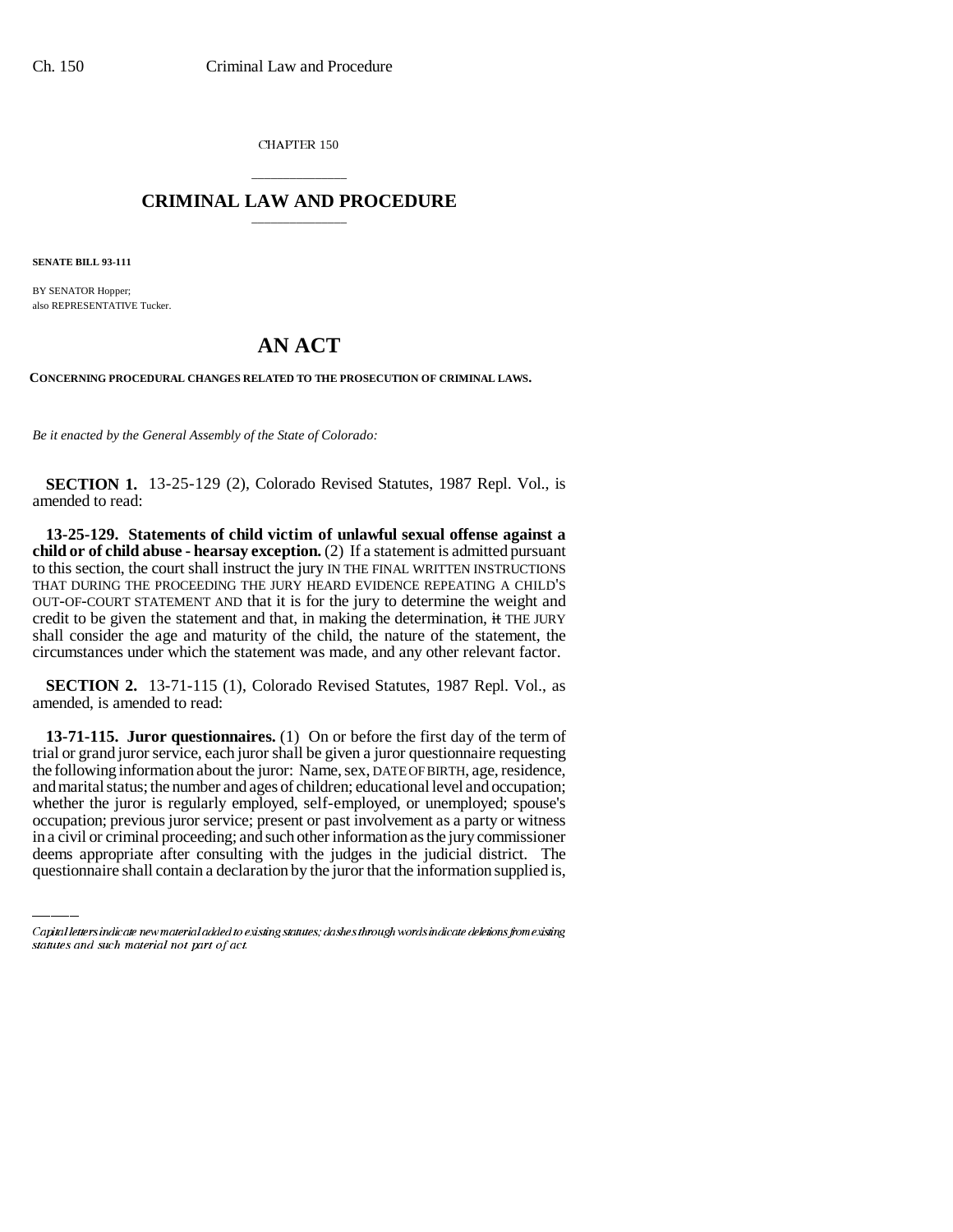to the best of the juror's knowledge, true and an acknowledgment that a willful misrepresentation of a material fact is a class 3 misdemeanor punishable as provided in section 18-1-106, C.R.S. Immediately below the declaration, the questionnaire shall contain a place for the signature of the juror. A notice that the completed questionnaire is not a public record shall appear prominently on its face.

**SECTION 3.** Article 72 of title 13, Colorado Revised Statutes, 1987 Repl. Vol., as amended, is amended BY THE ADDITION OF THE FOLLOWING NEW SECTIONS to read:

**13-72-108. Sealing of indictment.** THE COURT, UPON MOTION OF THE DISTRICT ATTORNEY, SHALL ORDER THE INDICTMENT TO BE SEALED AND NO PERSON MAY DISCLOSE THE EXISTENCE OF THE INDICTMENT UNTIL THE DEFENDANT IS IN CUSTODY OR HAS BEEN ADMITTED TO BAIL EXCEPT WHEN NECESSARY FOR THE ISSUANCE OR EXECUTION OF A WARRANT OR SUMMONS.

**13-72-109. Impaneling of judicial district grand jury - county grand jury unnecessary.** IF A JUDICIAL DISTRICT GRAND JURY IS IMPANELED PURSUANT TO ARTICLE 74 OF THIS TITLE, THERE IS NO NEED TO IMPANEL A COUNTY GRAND JURY PURSUANT TO THIS ARTICLE.

**SECTION 4.** 13-73-107, Colorado Revised Statutes, 1987 Repl. Vol., is amended to read:

**13-73-107. Return of indictment or presentment - designation of venue consolidation of indictments - sealing of indictment.** (1) Any indictment by a state grand jury shall be returned to the chief judge without any designation of venue. Thereupon, the judge shall, by order, designate the county of venue for the purpose of trial. The judge may, by order, direct the consolidation of an indictment returned by a county grand jury with an indictment returned by a state grand jury and fix venue for trial.

(2) THE COURT, UPON MOTION OF THE ATTORNEY GENERAL, SHALL ORDER THE INDICTMENT TO BE SEALED AND NO PERSON MAY DISCLOSE THE EXISTENCE OF THE INDICTMENT UNTIL THE DEFENDANT IS IN CUSTODY OR HAS BEEN ADMITTED TO BAIL EXCEPT WHEN NECESSARY FOR THE ISSUANCE OR EXECUTION OF A WARRANT OR SUMMONS.

**SECTION 5.** 13-74-101, Colorado Revised Statutes, 1987 Repl. Vol., as amended, is amended to read:

**13-74-101. Petition for impaneling - determination by chief judge.** When the district attorney deems it to be in the public interest to convene a grand jury which has jurisdiction extending beyond the boundaries of any single county, he may petition the chief judge of any district court for an order in accordance with the provisions of this article. Said chief judge shall, for good cause shown, order the impaneling of a judicial district grand jury which shall have judicial districtwide jurisdiction. IF A JUDICIAL DISTRICT GRAND JURY IS IMPANELED PURSUANT TO THIS ARTICLE, THERE IS NO NEED TO IMPANEL A COUNTY GRAND JURY PURSUANT TO ARTICLE 72 OF THIS TITLE.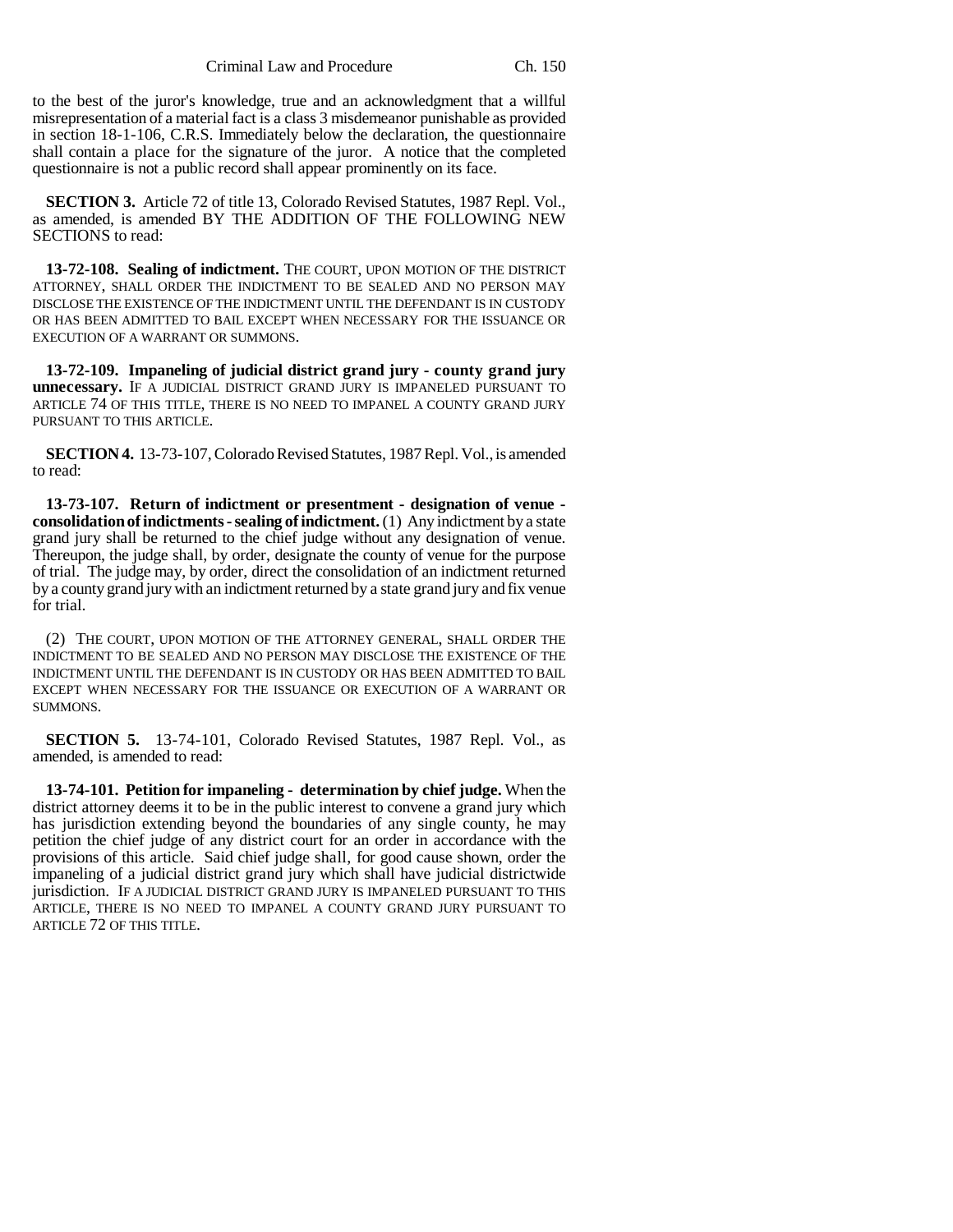**SECTION 6.** 13-74-107, Colorado Revised Statutes, 1987 Repl. Vol., is amended to read:

**13-74-107. Return of indictment - designation of venue - consolidation of indictments - sealing of indictments.** (1) Any indictment by a judicial district grand jury shall be returned to the chief judge without any designation of venue. Thereupon, the judge shall, by order, designate the county of venue for the purpose of trial. The judge may, by order, direct the consolidation of an indictment returned by a county grand jury with an indictment returned by a judicial district grand jury and fix venue for trial.

(2) THE COURT, UPON MOTION OF THE DISTRICT ATTORNEY, SHALL ORDER THE INDICTMENT TO BE SEALED AND NO PERSON MAY DISCLOSE THE EXISTENCE OF THE INDICTMENT UNTIL THE DEFENDANT IS IN CUSTODY OR HAS BEEN ADMITTED TO BAIL EXCEPT WHEN NECESSARY FOR THE ISSUANCE OR EXECUTION OF A WARRANT OR SUMMONS.

**SECTION 7.** 16-7-102, Colorado Revised Statutes, 1986 Repl. Vol., is amended to read:

**16-7-102. Required notice of defense of alibi.** The prosecuting attorney may serve upon the defendant within a reasonable time before the trial a written notice specifying with reasonable certainty the contention of the prosecuting attorney as to the time when and the place where the defendant committed the offense charged. In that event the defendant, If he THE DEFENDANT intends to introduce evidence that he THE DEFENDANT was at a place other than that specified, THE LOCATION OF THE OFFENSE, THE DEFENDANT shall serve upon the prosecuting attorney within a reasonable time after service of the prosecuting attorney's notice, AS SOON AS PRACTICABLE, BUT NOT LATER THAN THIRTY DAYS BEFORE TRIAL, a statement in writing specifying the place where he THE DEFENDANT claims to have been and the names and addresses of the witnesses he THE DEFENDANT will call to support the defense of alibi. Within a reasonable time following service upon him of the statement specifying the place where the defendant claims to have been and the names and addresses of the witnesses he will call to support the defense of alibi, UPON RECEIVING THE DEFENDANT'S STATEMENT, the prosecuting attorney shall serve upon ADVISE the defendant a statement specifying OF the names and addresses of the ANY ADDITIONAL witnesses he will call in rebuttal of the testimony offered by the alibi witnesses named in the statement filed by the defendant. WHO MAY BE CALLED TO REFUTE SUCH ALIBI AS SOON AS PRACTICABLE AFTER THE NAMES OF SUCH WITNESSES BECOME KNOWN. Neither the prosecuting attorney nor the defendant shall be permitted at the trial to introduce evidence inconsistent with his THE specification STATEMENT unless the court for good cause and upon just terms permits the specification STATEMENT to be amended. If either the defendant or the prosecuting attorney fails to file and cause to be served the statement containing the names and addresses of alibi witnesses or rebuttal witnesses MAKE THE SPECIFICATION required by this section, the court shall exclude evidence offered in support of the defense of alibi or in rebuttal thereof, as the case may be, unless the court finds upon good cause shown that such evidence should be admitted in the interest of justice.

**SECTION 8.** 16-19-108, Colorado Revised Statutes, 1986 Repl. Vol., is amended to read: